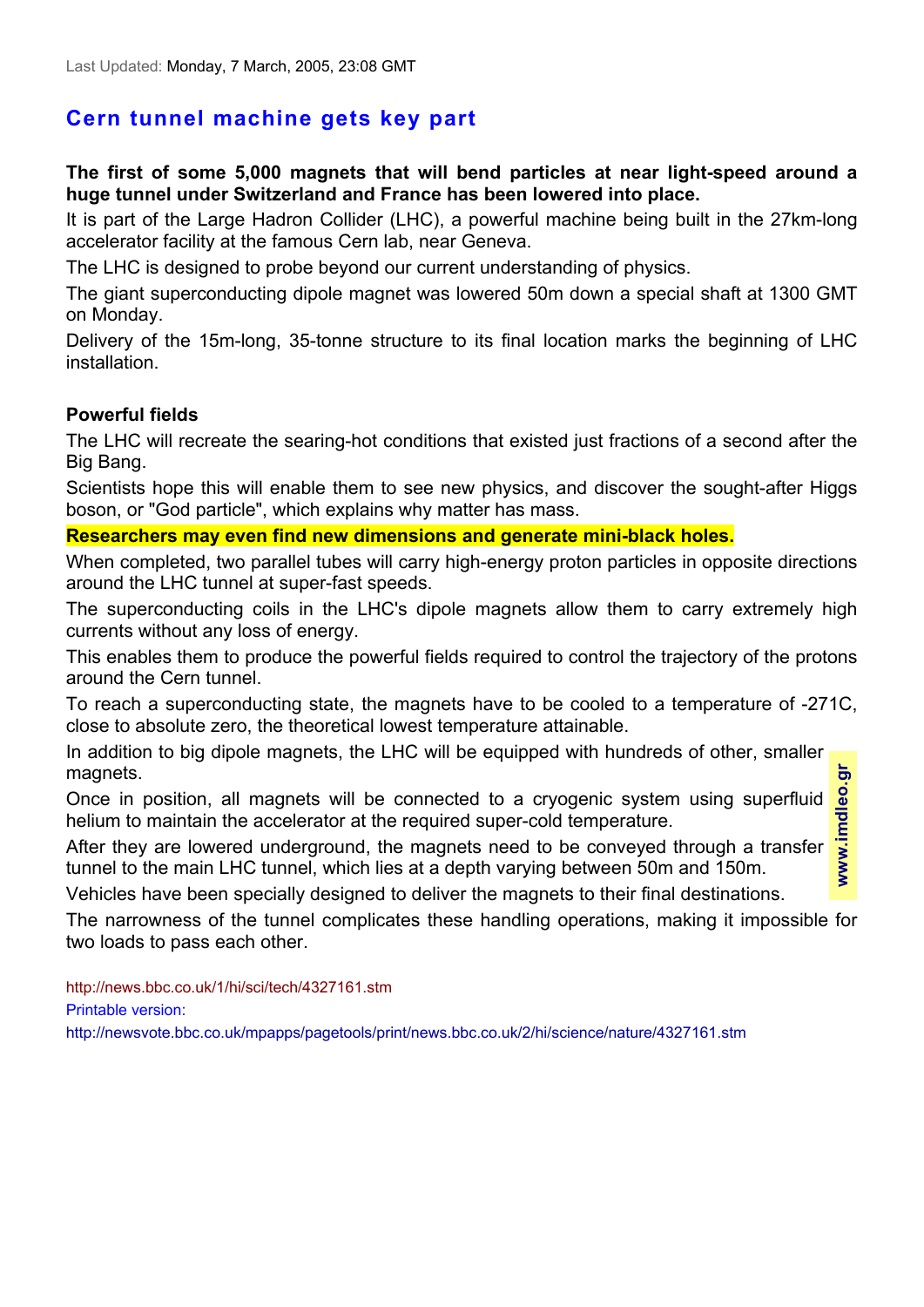# **Underground search for 'God particle'**

**By Paul Rincon**  BBC News science reporter in Geneva, Switzerland



A circular tunnel runs for 27km under the French-Swiss border

# **At the foot of the Jura Mountains, where Switzerland meets France, is a laboratory so vast it boggles the mind.**

But take a drive past the open fields, traditional chalets and petite new apartment blocks and you will look for it in vain.

To find this enormous complex, you have to travel beneath the surface. One hundred metres below Geneva's western suburbs is a dimly lit tunnel that runs in a circle for **27km** (17 miles).

 «**Nature is much smarter than us. It might come up with a real surprise and that would be much more interesting - much more satisfying»** Professor **Jim Virdee**, Imperial College London

The tunnel belongs to Cern, the European Centre for Nuclear Research. Though currently empty, over the next two years an enormous experiment will be installed here.

The Large Hadron Collider (LHC) is a powerful and impossibly complicated machine that will smash particles together at super-fast speeds in a bid to unlock the secrets of the Universe.

## **'New physics'**

By recreating the searing-hot conditions fractions of **a second after the Big Bang**, **scientists hope to see new physics, discover the sought-after "God particle", uncover new dimensions and even generate mini-black holes.** 

When completed, two parallel tubes will carry high-energy particles called protons in opposite directions around the tunnel at close to the speed of light.



The Atlas experiment will join the search for the Higgs boson at Cern

The tunnel's huge circumference provides only the slightest of bends. Nevertheless, around **5,000 superconducting magnets**

are needed to steer and focus the particles around the tubes.

**www.imdleo.gr**  "When the coils are energised there is one jumbo jet - 500 tonnes - per metre pushing outwards," says **LHC project leader Lyn Evans**.

Along the way, the proton beams will pass through enormous experimental instruments called detectors where they will cross.

When some of these protons collide at high energy, heavier particles can appear amongst the debris.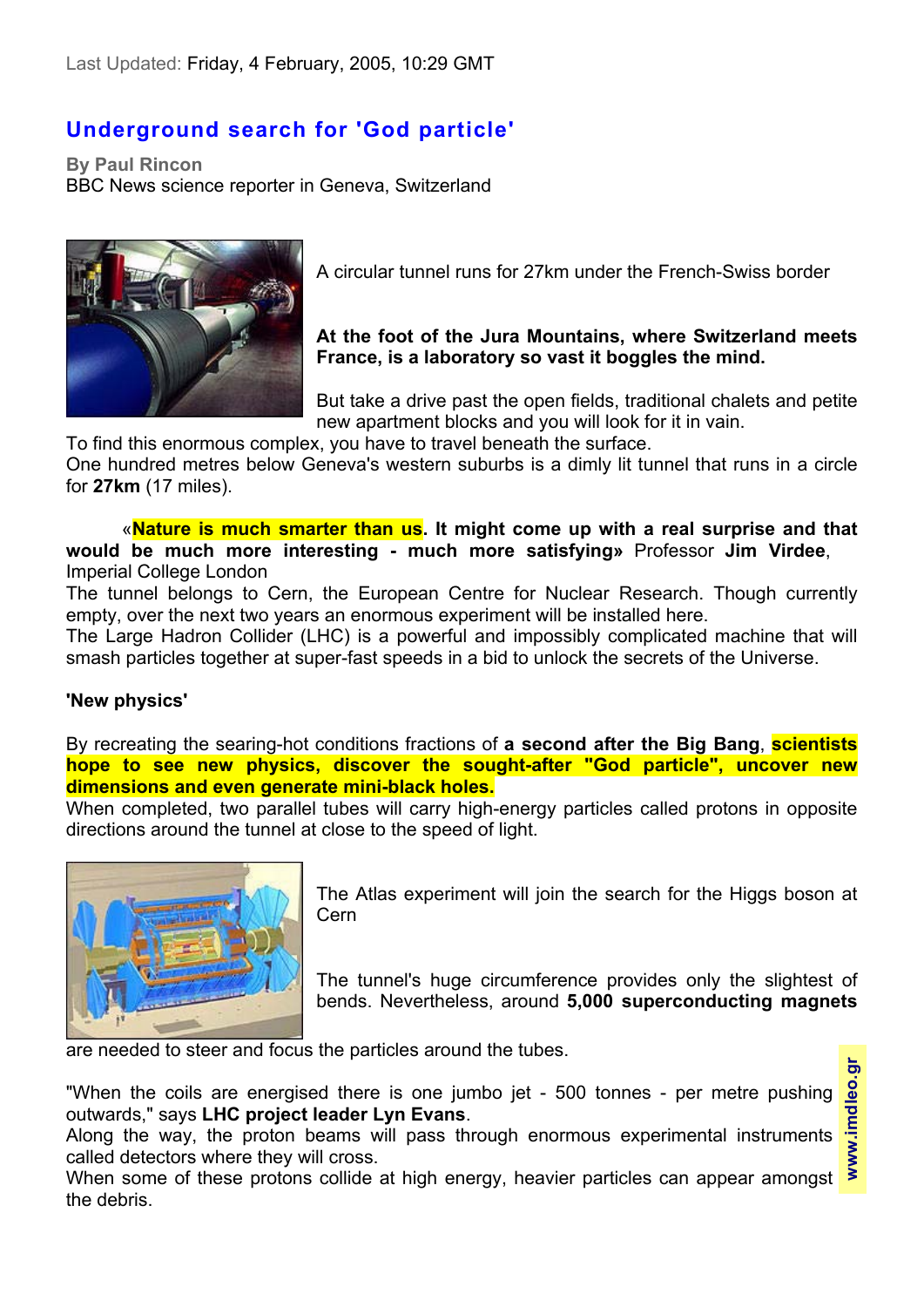#### **Great quest**

When the LHC is turned on in the latter half of 2007, physicists will scour this crash wreckage for signs of the Higgs boson.

The Higgs is nicknamed the God particle because of its importance to the Standard Model, the theory devised to explain how sub-atomic particles interact with each other.

The 16 particles that make up this model (12 matter particles and 4 force carrier particles) would have no mass if considered alone. So another particle - the Higgs boson - is postulated to exist to account for this omission.



The CMS is constructed from different layers in an "onion" structure

"The Standard Model is the best thing we've come up with so far," says Jim Virdee, spokesman for the team working on the Compact Muon Solenoid (CMS) detector.

But everyone recognises it is merely a stage on the way to something else. The Standard Model describes ordinary matter and yet astronomical observations show this makes up but a small part of the total Universe.

Needless to say, new theories are gaining ground and discoveries at the LHC could lead physicists towards a unified theory to explain how the Universe works.

"We are at a stage where the theorists do not know which direction to go in. The results from [our] experiment will determine which direction science takes," says Professor Virdee, who is based at Imperial College London, UK.

"We don't always like theorists to tell us what we should find. Nature is much smarter than us.

"It might come up with a real surprise and that would be much more interesting - much more satisfying."

#### **Huge scale**

The detectors at the LHC will count, trace and analyse the particles that emerge from the collisions between protons.

To call them experiments simply does not give an idea of their scale. The equipment weighs tens of thousands of tonnes and in some cases is as tall as a multi-storey building.

#### **A giant cavern will house the CMS detector at Cern**

This week marked the inauguration of the enormous cavern at Cessy in France that will house the CMS. A 78m-long shaft leads up to the surface, through which the CMS will be lowered by crane early next year.

Both the CMS and its rival experiment, Atlas, are based on a cylindrical "onion" structure with several layers to perform different roles.

**By 2010, nearly one billion collisions will take place every second in these detectors.** 

"CMS needs to collect a sample of several hundred collisions out of 40 million. And we have just three microseconds to decide whether a collision produced something interesting," Professor Virdee told the BBC News website.

## **High energy**

After attending the CMS inauguration, we travelled just across the border to Switzerland, where the Atlas cavern is located.

Measuring 53m long, 30m wide and 35m high, it is taller than Canterbury Cathedral and is currently empty but for the support structures that will hold the detector in place.